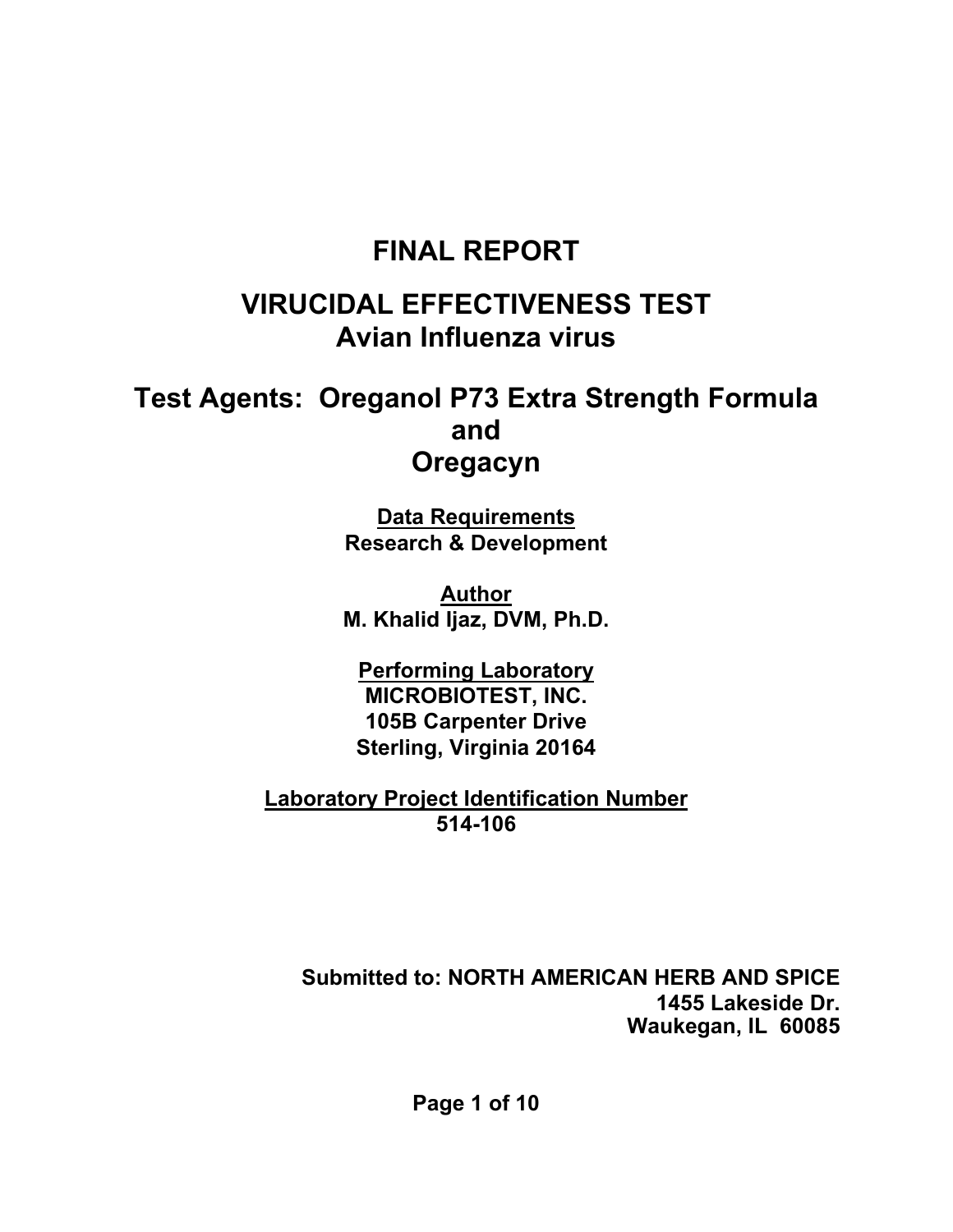#### **QUALITY ASSURANCE UNIT STATEMENT**

Title of Study: Virucidal Effectiveness Test – Avian Influenza virus

The Quality Assurance Unit of MICROBIOTEST, INC. has inspected the final report for Project Number 514-106 for accuracy in data transcription.

The dates that inspections were made and the dates that findings were reported to management and to the study director are listed below.

| <b>PHASE</b>     | DATE OF           | DATE REPORTED TO      | DATE REPORTED        |
|------------------|-------------------|-----------------------|----------------------|
| <b>INSPECTED</b> | <b>INSPECTION</b> | <b>STUDY DIRECTOR</b> | <b>TO MANAGEMENT</b> |
| Final Report     | 05/03/04          | 05/03/04              | 05/04/04             |

\_\_\_\_\_\_\_\_\_\_\_\_\_\_\_\_\_\_\_\_\_\_\_\_\_\_\_\_\_\_\_\_\_\_\_\_\_\_\_\_ \_\_\_\_\_\_ Nathan S. Jones, RQAP-GLP Date Quality Assurance Unit

\_\_\_\_\_\_\_\_\_\_\_\_\_\_\_\_\_\_\_\_\_\_\_\_\_\_\_\_\_\_ \_\_\_\_\_\_\_\_\_\_\_\_\_\_\_

### **COMPLIANCE STATEMENT**

This study was conducted under my direction according to the protocol and extant SOPs.

The following technical personnel participated in this study:

Zheng Chen, Nausheen Javed, Samina S. Raja

Study Director: MICROBIOTEST, INC.

M. Khalid Ijaz, DVM, Ph.D. Date

**MICROBIOTEST, INC.**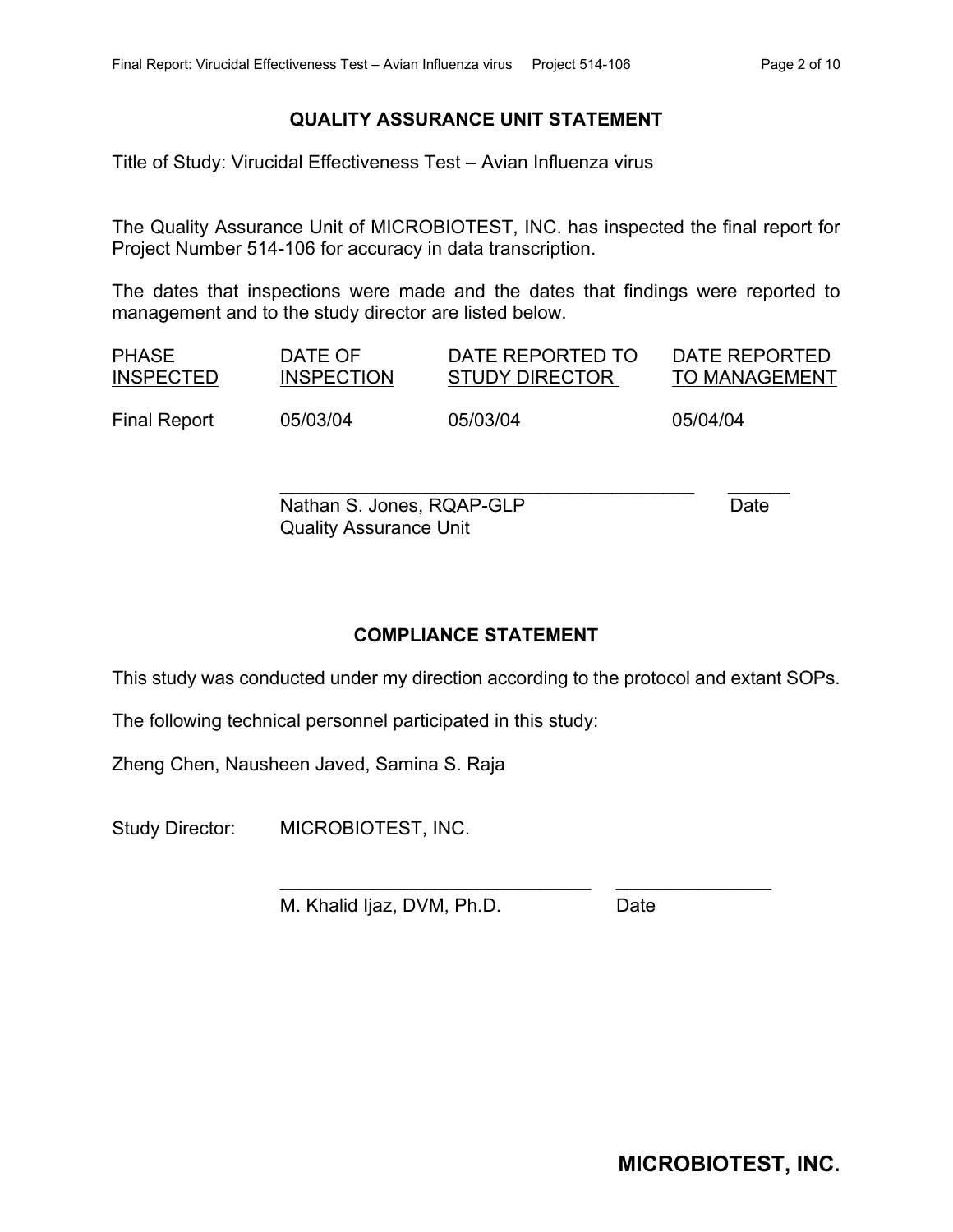# **TABLE OF CONTENTS**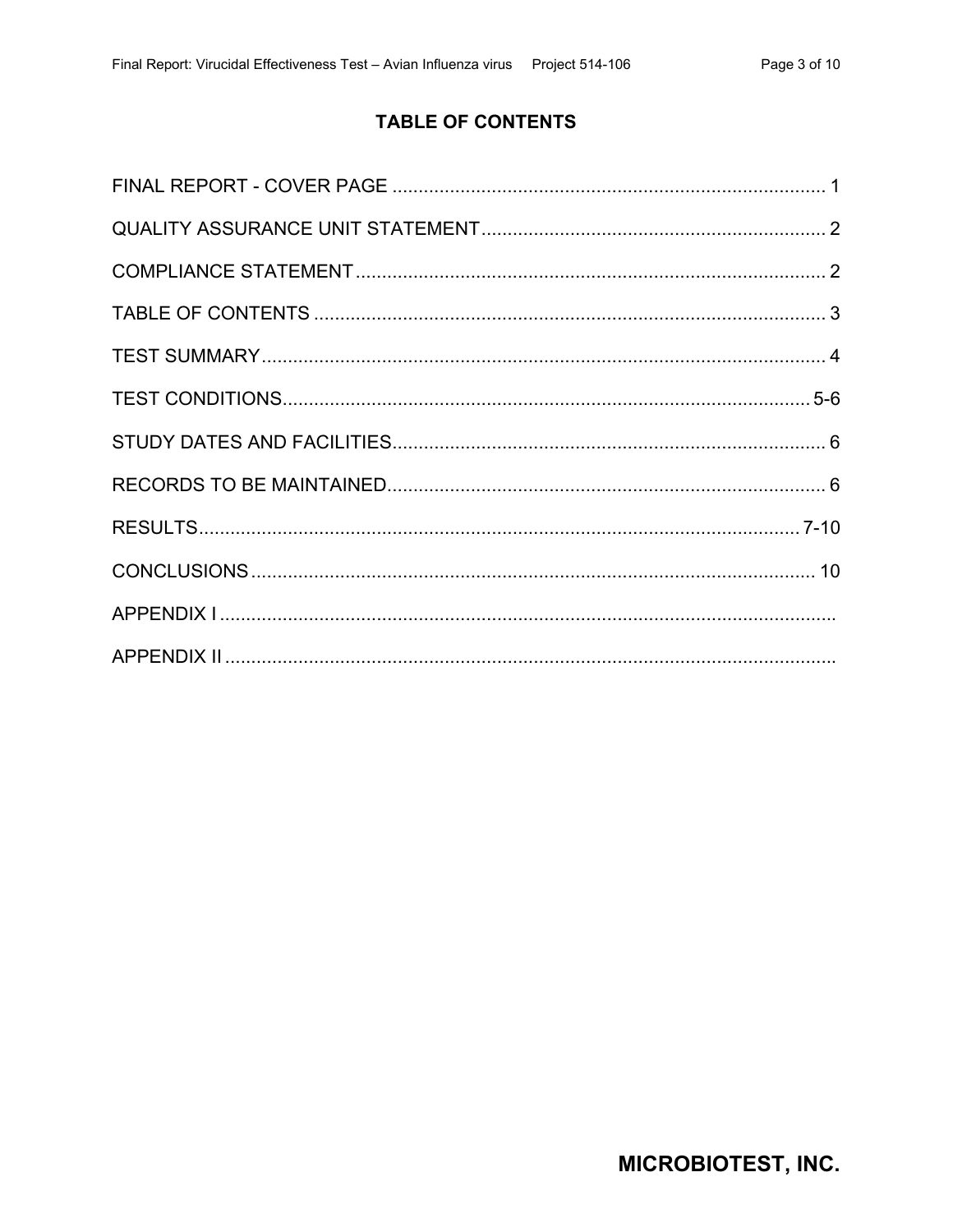### **TEST SUMMARY**

- **TITLE:** Virucidal Effectiveness Test Avian Influenza virus
- **STUDY DESIGN:** This study was performed according to the signed protocol and project sheets issued by the Study Director.

See Project Sheets (Appendix I) See signed protocol (Appendix II)

### **TEST MATERIALS SUPPLIED BY THE SPONSOR OF THE STUDY:**

- 1. Oreganol P73 Extra Strength Formula, received at MICROBIOTEST, INC. on 06/23/03 and assigned DS No. 6287.
- 2. Oregacyn, Lot No. 111102, received at MICROBIOTEST, INC. on 06/23/03 and assigned DS No. 6288.
- **SPONSOR:** NORTH AMERICAN HERB AND SPICE 1455 Lakeside Dr. Waukegan, IL 60085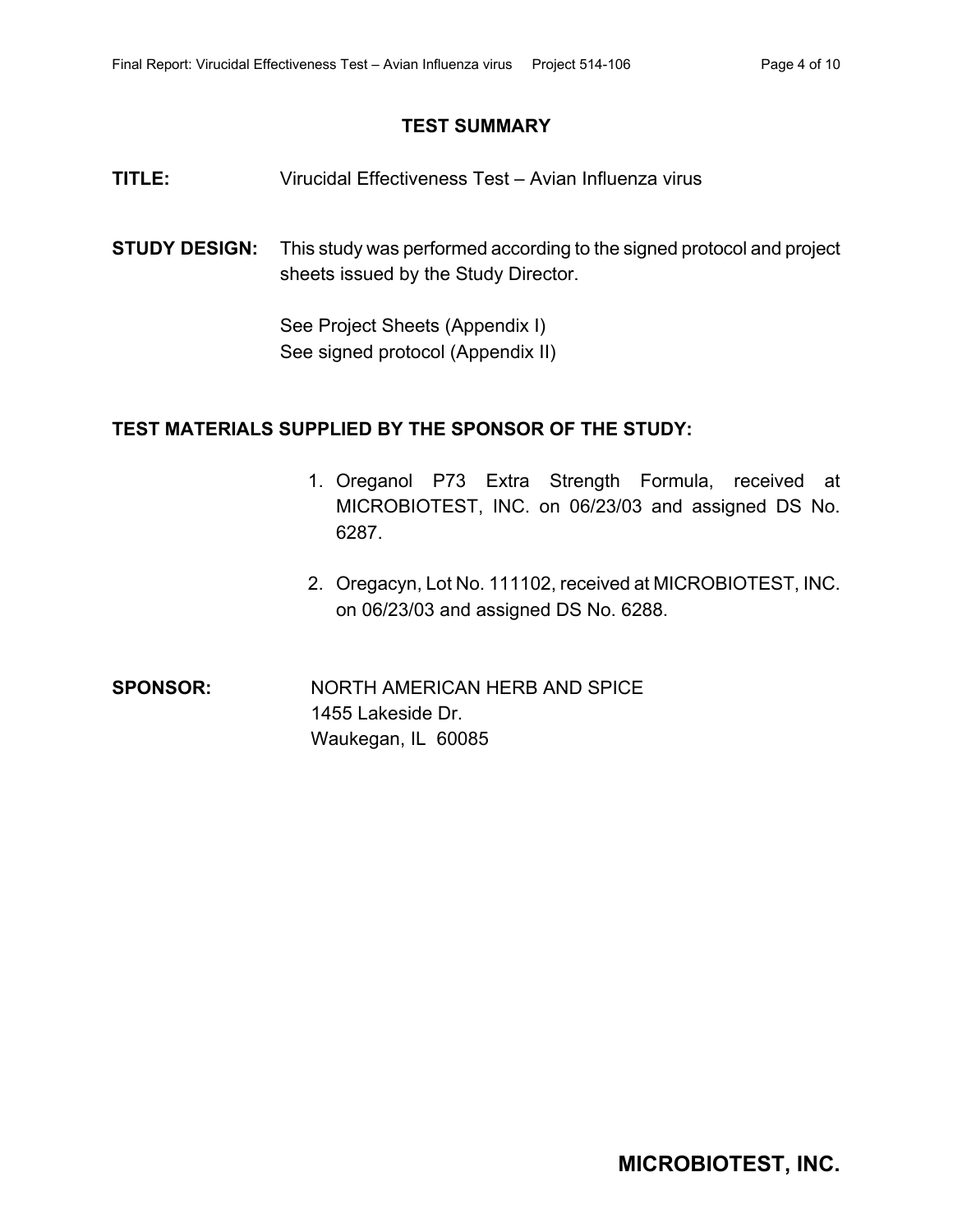### **TEST CONDITIONS**

Challenge virus:

Avian Influenza virus type A, Turkey / Wis / 66 strain (H9N2), Charles River Laboratories

Host:

Embryonated chicken eggs, B&E Eggs

Active ingredient in test product:

 Wild Oregano Oil & Olive Oil Base (Oreganol P73 Extra Strength Formula) Wild Oregano, Wild Cumin, Wild Sage, Wild Cinnamon (Oregacyn)

Neutralizer:

Not applicable

Exposure time:

2, 5, 10, 15, and 20 minutes

Exposure temperature:

Ambient room temperature (22C)

Diluent:

Earle's Balanced Salt Solution

Dilution:

25% v/v (Oreganol P73 Extra Strength Formula) and 25% w/v (Oregacyn)

Organic load:

Viral stock contained at least 5% organic load

**MICROBIOTEST, INC.**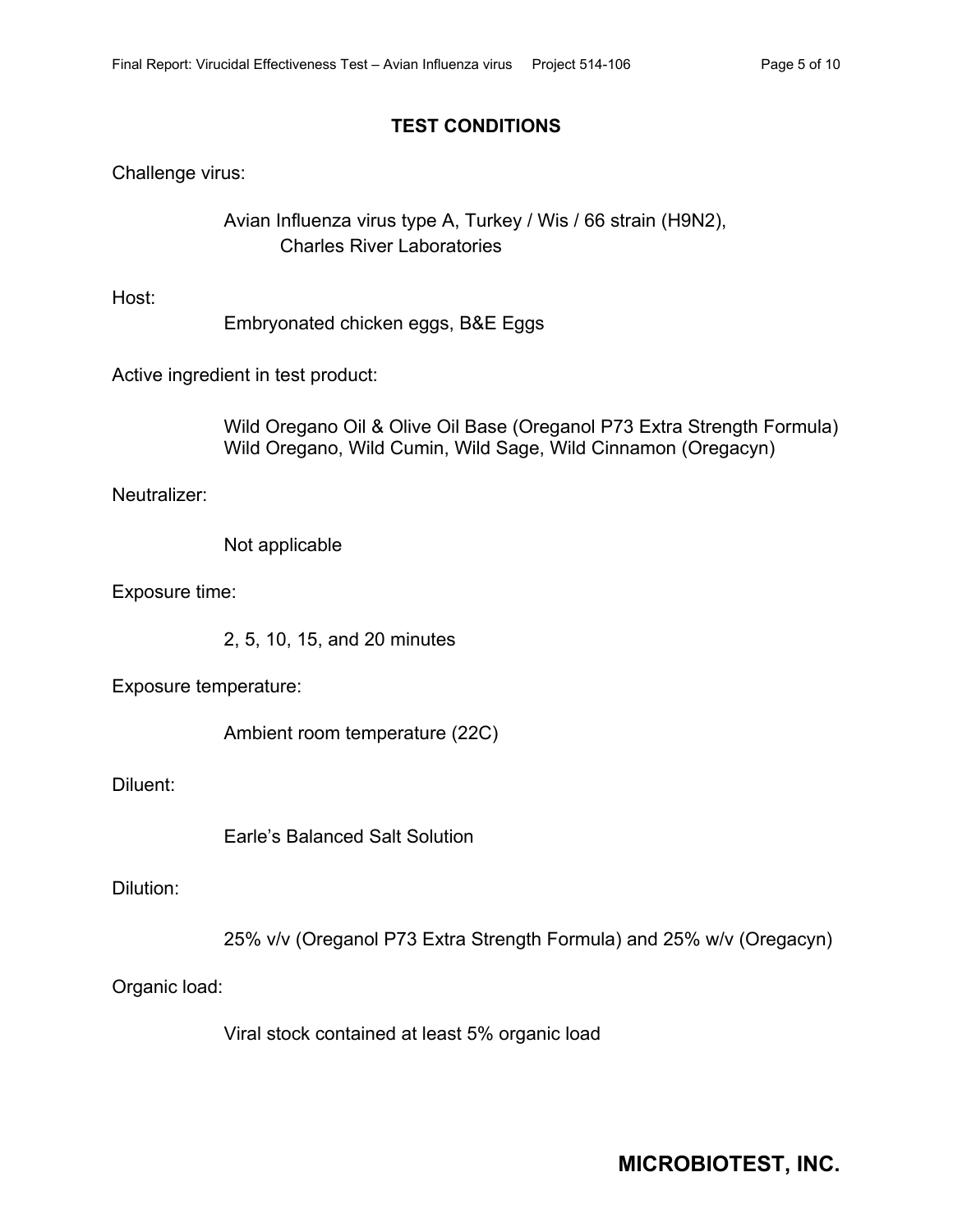## **TEST CONDITIONS (continued)**

Media and reagents:

Earle's Balanced Salt Solution Phosphate Buffered Saline Chicken red blood cells

Test Agent Application:

For both test agents tested at the appropriate concentration: 0.5mL of viral inoculum was added to 4.5mL of diluted test agent and held for the specified contact times. At the completion of the 2, 5, 10, 15, and 20 minute contact times, the virus-test agent mixture was serially diluted tenfold in EBSS. 0.2mL of selected dilutions was inoculated into embryonated chicken eggs.

# **STUDY DATES AND FACILITIES**

The laboratory phase of this test was performed at MICROBIOTEST, INC., 105B Carpenter Drive, Sterling, VA 20164, from 04/07/04 to 04/21/04. The study director signed the protocol 04/06/04. The study completion date is the date the study director signed the final report.

All changes or revisions of the protocol were documented, signed by the study director, dated and maintained with the protocol.

# **RECORDS TO BE MAINTAINED**

All testing data, protocol, protocol modifications, test material records, the final report, and correspondence between MICROBIOTEST and the sponsor will be stored in the archives at MICROBIOTEST, INC., 105B Carpenter Drive, Sterling, VA 20164, or at a controlled facility off site.

**MICROBIOTEST, INC.**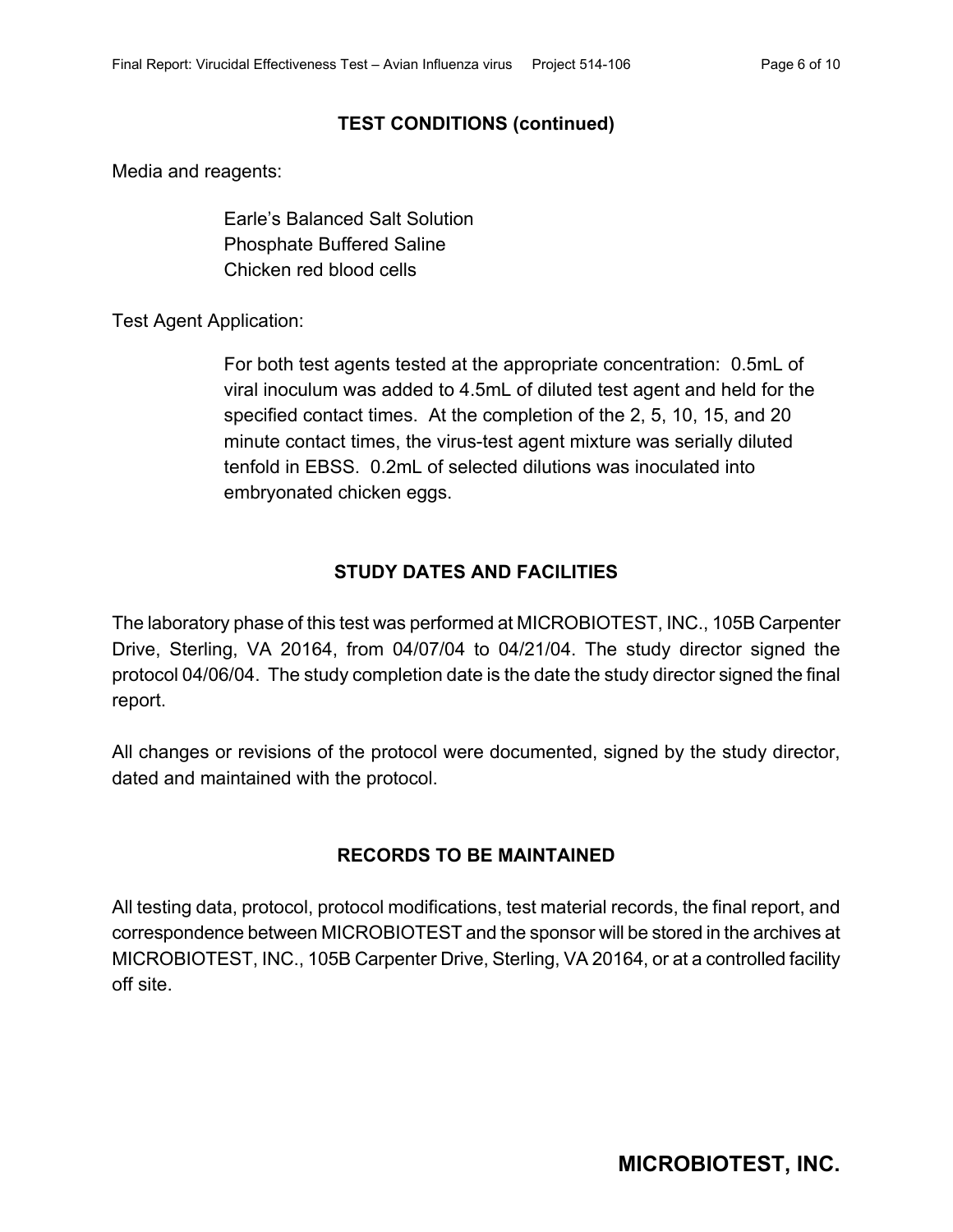### **RESULTS**

Results are presented in Tables 1 - 6. A titration was performed to determine the titer of the viral stock. The 50% embryo lethal dose / embryo infectious dose per mL ( $ELD/EID<sub>50</sub>/mL$ ) was determined from the virus stock, test, and relevant control data using the method of Reed and Muench, 1938. The negative control demonstrated host viability and media sterility. Virus was not recovered in the negative control or the uninoculated control. Log<sub>10</sub> reduction was calculated using the following equation:

Log<sub>10</sub> (Input Virus Control) – Log<sub>10</sub> (Test Results) = Log<sub>10</sub> Reduction

|                           | Avian Influenza type A virus titer (ELD/EID $_{50}$ /mL) |             |             |             |             |
|---------------------------|----------------------------------------------------------|-------------|-------------|-------------|-------------|
|                           | Oreganol P73 Extra Strength Formula                      |             |             |             |             |
| <b>Dilution</b>           | <b>Contact Time</b>                                      |             |             |             |             |
|                           | 2 minutes                                                | 5 minutes   | 10 minutes  | 15 minutes  | 20 minutes  |
| $10^{-2}$                 | $+ + + +$                                                | $+ + + +$   | $+ + + +$   | $+ + + +$   | $+ + + +$   |
| $10^{-3}$                 | $+ + + +$                                                | $+ + + +$   | $+ + + +$   | $+ + + -$   | $+ - - +$   |
| $10^{-4}$                 | $+ + + +$                                                | $+ + + +$   | $+ + + -$   | $- + - +$   | $+ - - +$   |
| $10^{-5}$                 | $- + - +$                                                | $+ + + -$   | $- + + -$   | $- + - -$   | $+ - + -$   |
| $10^{-6}$                 | $+ - - +$                                                | $+ - + -$   | $+ - + -$   | $- - - +$   |             |
| $10^{-7}$                 | $+ + - -$                                                |             |             |             |             |
| ELD/EID <sub>50</sub> /mL | $≥10^{6.00}$                                             | $10^{5.75}$ | $10^{5.25}$ | $10^{4.22}$ | $10^{4.00}$ |

|  |  |  | Table 1 - Test Results |
|--|--|--|------------------------|
|--|--|--|------------------------|

Key:  $+$  = Avian Influenza type A virus detected; hemagglutination observed - = Avian Influenza type A virus not detected; no hemagglutination observed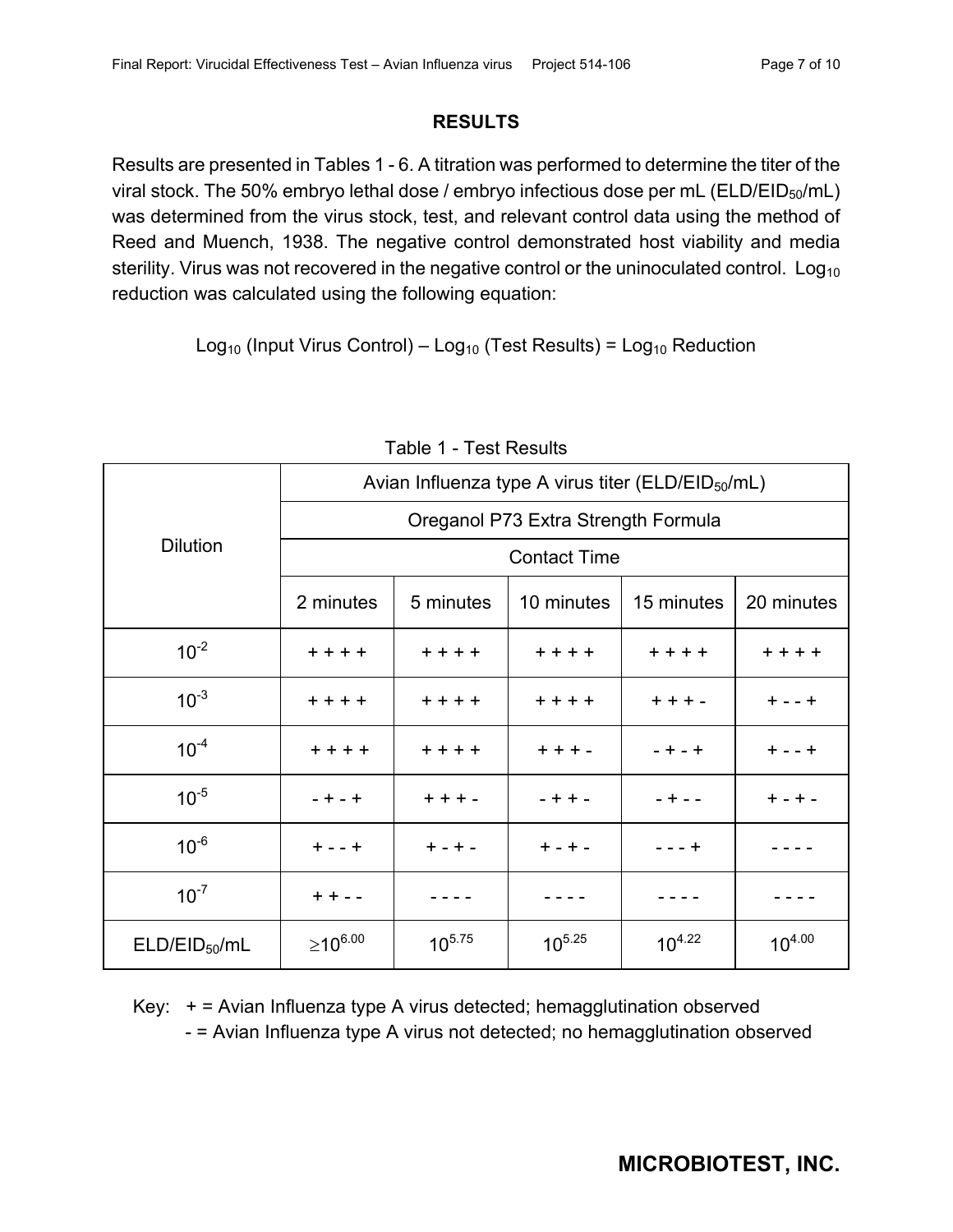# **RESULTS (continued)**

Table 2 - Test Results

|                           | Avian Influenza type A virus titer (ELD/EID $_{50}$ /mL) |             |             |             |             |
|---------------------------|----------------------------------------------------------|-------------|-------------|-------------|-------------|
|                           | Oregacyn                                                 |             |             |             |             |
| <b>Dilution</b>           | <b>Contact Time</b>                                      |             |             |             |             |
|                           | 2 minutes                                                | 5 minutes   | 10 minutes  | 15 minutes  | 20 minutes  |
| $10^{-2}$                 | $+ + + +$                                                | $+ + + +$   | $+ + + +$   | $+ + + +$   | $+ + - +$   |
| $10^{-3}$                 | $+ + + +$                                                | $+ + + +$   | $+ + + +$   | $+ - + -$   | $+ - + +$   |
| $10^{-4}$                 | $+ + + +$                                                | $+ + + -$   | $- + - +$   | $- - + -$   | $- + - +$   |
| $10^{-5}$                 | $- + + +$                                                | $- + - -$   | $- + - -$   | $+ - - -$   |             |
| $10^{-6}$                 | $+ + - -$                                                |             |             | $- - + -$   |             |
| $10^{-7}$                 |                                                          | $D - - -$   |             |             |             |
| ELD/EID <sub>50</sub> /mL | $10^{5.77}$                                              | $10^{4.50}$ | $10^{4.23}$ | $10^{3.63}$ | $10^{3.56}$ |

### Table 3 - Toxicity Control

|                  | <b>Toxicity Control</b> |          |  |  |
|------------------|-------------------------|----------|--|--|
|                  | Oreganol P73 Extra      | Oregacyn |  |  |
|                  | <b>Strength Formula</b> |          |  |  |
|                  |                         | $-D - -$ |  |  |
| 1∩ <sup>-ວ</sup> |                         |          |  |  |
|                  |                         |          |  |  |

Key: + = Avian Influenza type A virus detected; hemagglutination observed

- = Avian Influenza type A virus not detected; no hemagglutination observed

D = Dead embryo discarded following candling after one day of incubation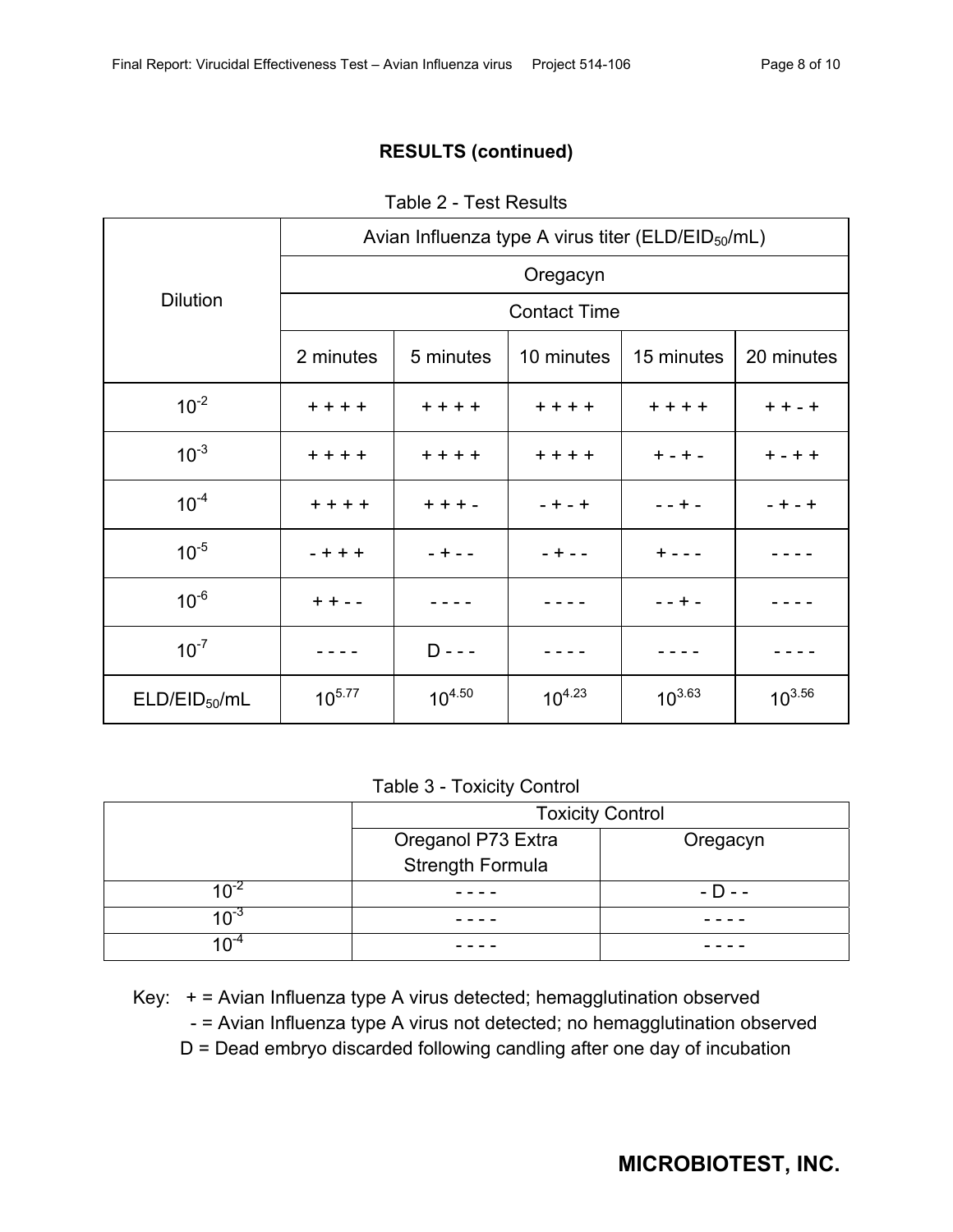# **RESULTS (continued)**

|                           | Avian Influenza type A virus titer (ELD/EID $_{50}$ /mL) |                          |  |  |  |
|---------------------------|----------------------------------------------------------|--------------------------|--|--|--|
| <b>Dilution</b>           | <b>Input Virus Control</b><br>Contact Time: 20 minutes   | <b>Virus Stock Titer</b> |  |  |  |
| $10^{-1}$                 | <b>PNS</b>                                               | $+ + + +$                |  |  |  |
| $10^{-2}$                 | $+ + + +$                                                | $+ + + +$                |  |  |  |
| $10^{-3}$                 | $+ + + +$                                                | $+ + + +$                |  |  |  |
| $10^{-4}$                 | $+ + + +$                                                | $+ + + +$                |  |  |  |
| $10^{-5}$                 | $+ + + +$                                                | $+ + + +$                |  |  |  |
| $10^{-6}$                 | $+ + + +$                                                | $+ + + +$                |  |  |  |
| $10^{-7}$                 | $- + - -$                                                | $+ - - +$                |  |  |  |
| $10^{-8}$                 | <b>ND</b>                                                | $+$ - - -                |  |  |  |
| ELD/EID <sub>50</sub> /mL | $≥10^{6.67}$                                             | $≥10^{7.23}$             |  |  |  |

Key: + = Avian Influenza type A virus detected; hemagglutination observed

- = Avian Influenza type A virus not detected; no hemagglutination observed

ND = Not determined

PNS = Post neutralized sample